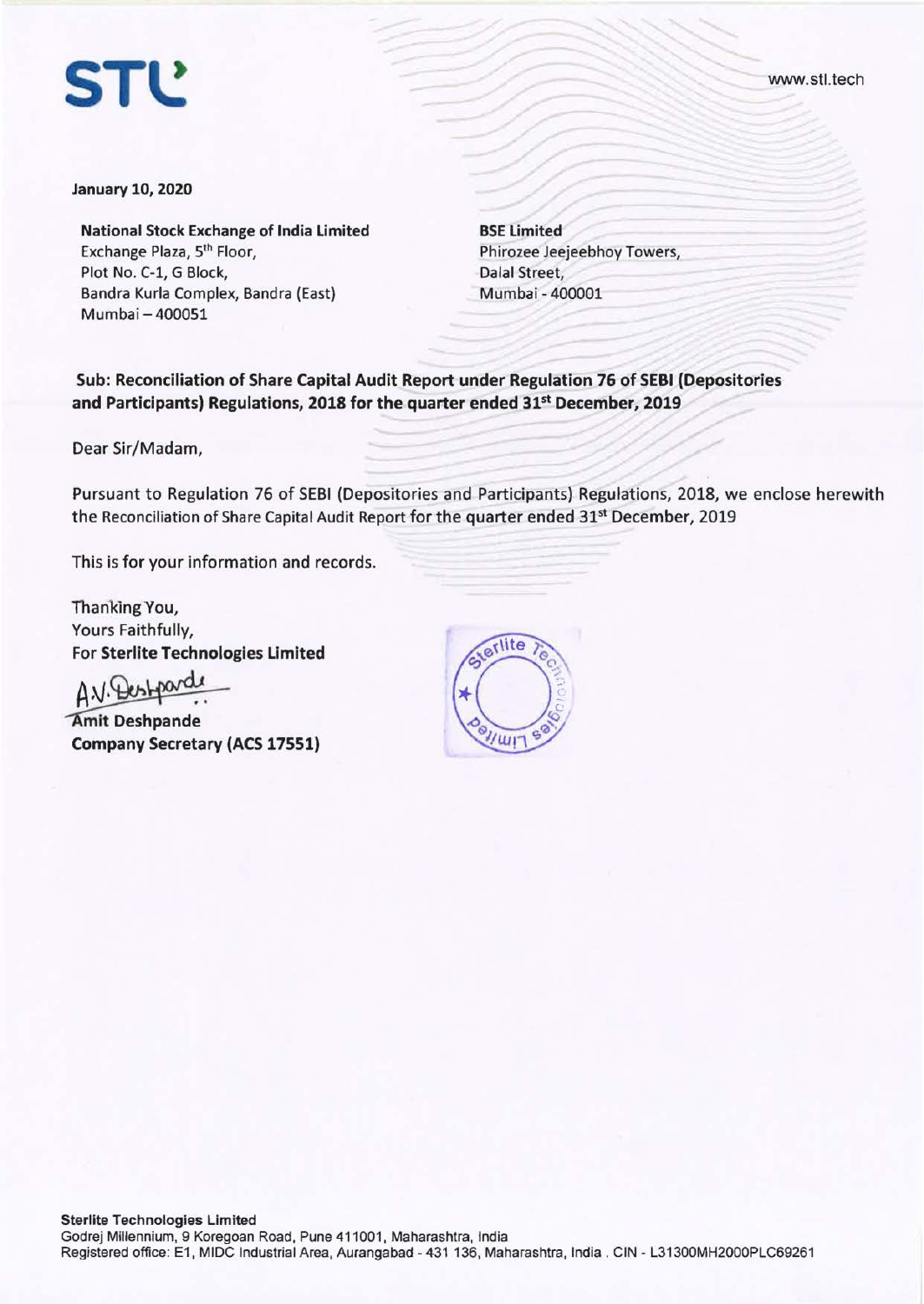## Os **S ANAND SS RAO**

M.Com., LL.B., F.C.S

COMPANY SECRETARY IN PRACTICE

Flat No.511, Kanchanjunga Aditya Enclave, Ameerpet, Hyderabad - 500038.

| $117$ and $1$ and at an |                      |
|-------------------------|----------------------|
| Mobile                  | 092461 53677         |
| Tele                    | 040 23738398         |
| Fax                     | 040 23738398         |
| E-mail                  | anandssrao@gmail.com |
| Website                 | www.anandssrao.com   |
|                         |                      |

## RECONCILIATION OF SHARE CAPITAL AUDIT REPORT FOR THE QUARTER ENDED 3112 2019.

- 1. Report for quarter ended
- 2. ISIN
- 3. Face Value
- 4. Name of the Company
- 5. Registered Office Address
- 6. Correspondence Address
- 7. Telephone and Fax Nos.
- 8 Email Address
- 9. Name of the Stock Exchange where the company's Securities are listed:

| 31 12 2019                        |
|-----------------------------------|
| INE089C01029                      |
| Rs.2/- each                       |
| <b>M/s. STERLITE</b>              |
| <b>TECHNOLOGIES LIMITED</b>       |
| E 1, MIDC Industrial Area,        |
| Waluj, Aurangabad, Maharashtra    |
| 431136 INDIA                      |
| 4th Floor, Godrej Millennium, 9,  |
| Koregaon Road, Pune - 411001,     |
| Maharashtra, INDIA                |
| Ph. No: 020 30514000              |
| Fax No.020-30514113               |
| amit.deshpande@sterlite.com       |
| 1. BSE Limited, Mumbai            |
| 2. The National Stock Exchange of |
|                                   |

| 403880217<br>403686159 | Number of Shares | % of Total Issued |
|------------------------|------------------|-------------------|
|                        |                  | Capital           |
|                        |                  | 100.00            |
|                        |                  | 100.00            |
| 41843608               |                  | 10.36             |
|                        | 359028460        | 88.89             |
|                        | 3008149          | 0.75              |

403880217 100.00

- 10. Issued Capital Equity
- 11. Listed Capital (Exchange Wise)- All SEs:(as per company records)
- 12. Held in dematerialised form in CDSL
- 13. Held in dematerialised form in **NSDL**
- 14. Physical
- 15. Total No. of Shares (12+13+14)
- 16. Reasons for differences if any

| Reasons for differences if any<br>,between (10&11), (10&15), (11&15) | NA |     |
|----------------------------------------------------------------------|----|-----|
|                                                                      |    | Gmy |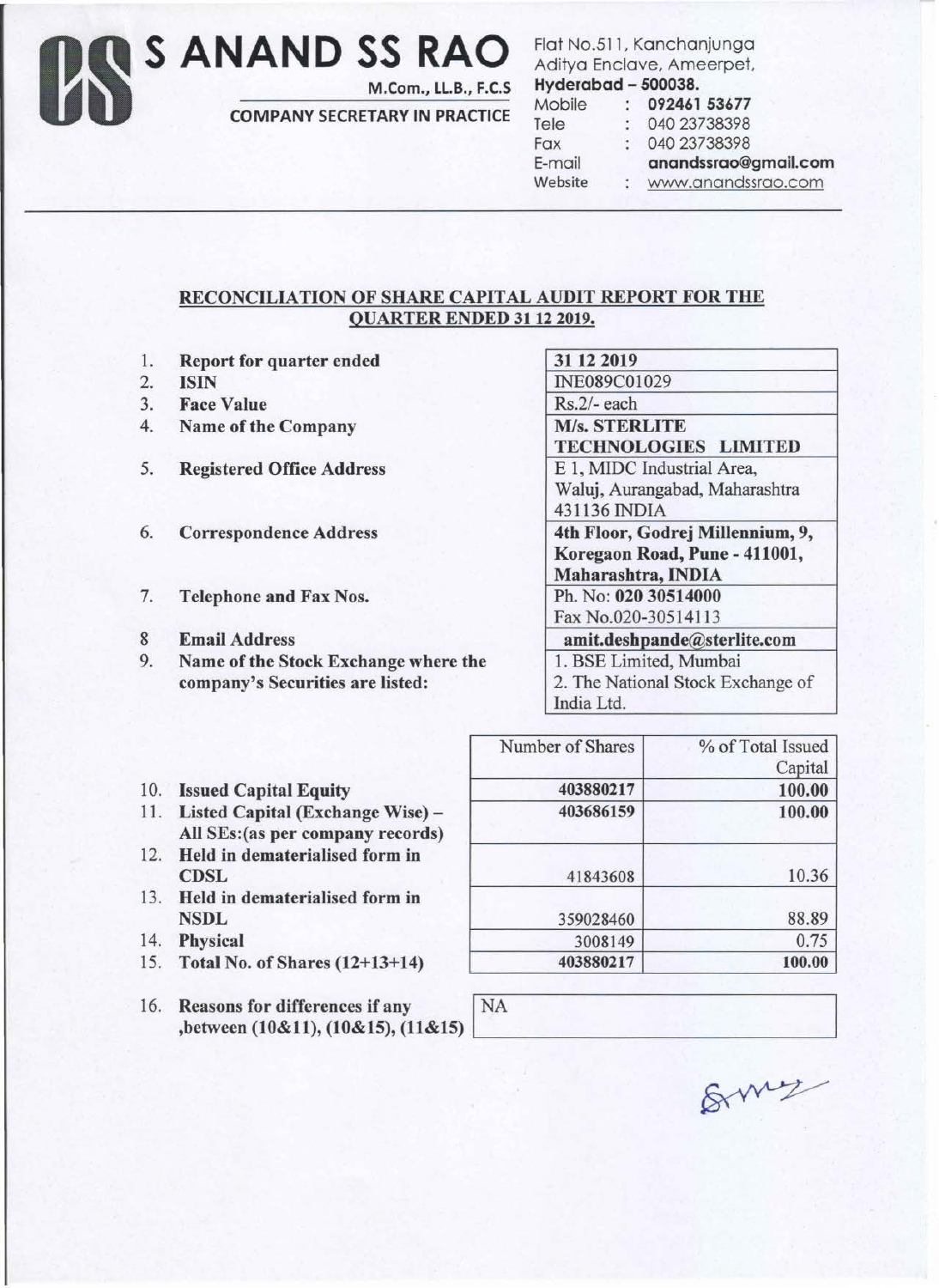| 17. Certifying the details of changes in share capital during the quarter under |  |  |  |  |  |  |
|---------------------------------------------------------------------------------|--|--|--|--|--|--|
| consideration as per Table below:                                               |  |  |  |  |  |  |

| Particulars                                                               | No. of<br><b>Shares</b> | Applied<br>/Not<br>Applied<br>for<br>listing | <b>Listed on Stock</b><br>Exchange (Specify<br>name)                                                                  | Wheth<br>er<br>intima<br>ted to<br><b>CDSL</b> | Whethe<br>r<br>intimat<br>ed to<br><b>NSDL</b> | In-principle<br>approval<br>Pending for<br>Stock<br>Exchange(s)<br>(Specify<br>Names) |
|---------------------------------------------------------------------------|-------------------------|----------------------------------------------|-----------------------------------------------------------------------------------------------------------------------|------------------------------------------------|------------------------------------------------|---------------------------------------------------------------------------------------|
| <b>ESOP</b> allotment<br>was made on<br>19 <sup>th</sup> November<br>2019 | 194058                  | Applied<br>and<br>Listed                     | Listed on BSE<br>wef 26 <sup>th</sup> November<br>2019<br>&<br>Listed on NSE<br>wef 26 <sup>th</sup> November<br>2019 | Yes                                            | Yes                                            | <b>NA</b>                                                                             |
| <b>TOTAL</b>                                                              | 194058                  |                                              |                                                                                                                       |                                                |                                                |                                                                                       |

## 18 Register of Members is updated (Yes /No) YES

If not, updated upto which date

19. Reference of previous quarter with regard to excess dematerialized shares, if any NIL-

20. Has the Company resolved the matter mentioned in Point No.19 above, in the current quarter? If not reason why? -NA-

21. Mention the total no. of requests, if any, confirmed after 21 days and the total no. of requests pending beyond 21 days with the reasons for delay.

| Total No. of demat requests      | No. of<br>requests | No. of<br>shares | Reasons for delay |  |
|----------------------------------|--------------------|------------------|-------------------|--|
| Confirmed after 21 days          | $-NIL-$            | $-NIL-$          | $-NIL-$           |  |
| Pending for more than 21<br>days | -NIL-              | -NIL-            | $-NIL-$           |  |

8 my